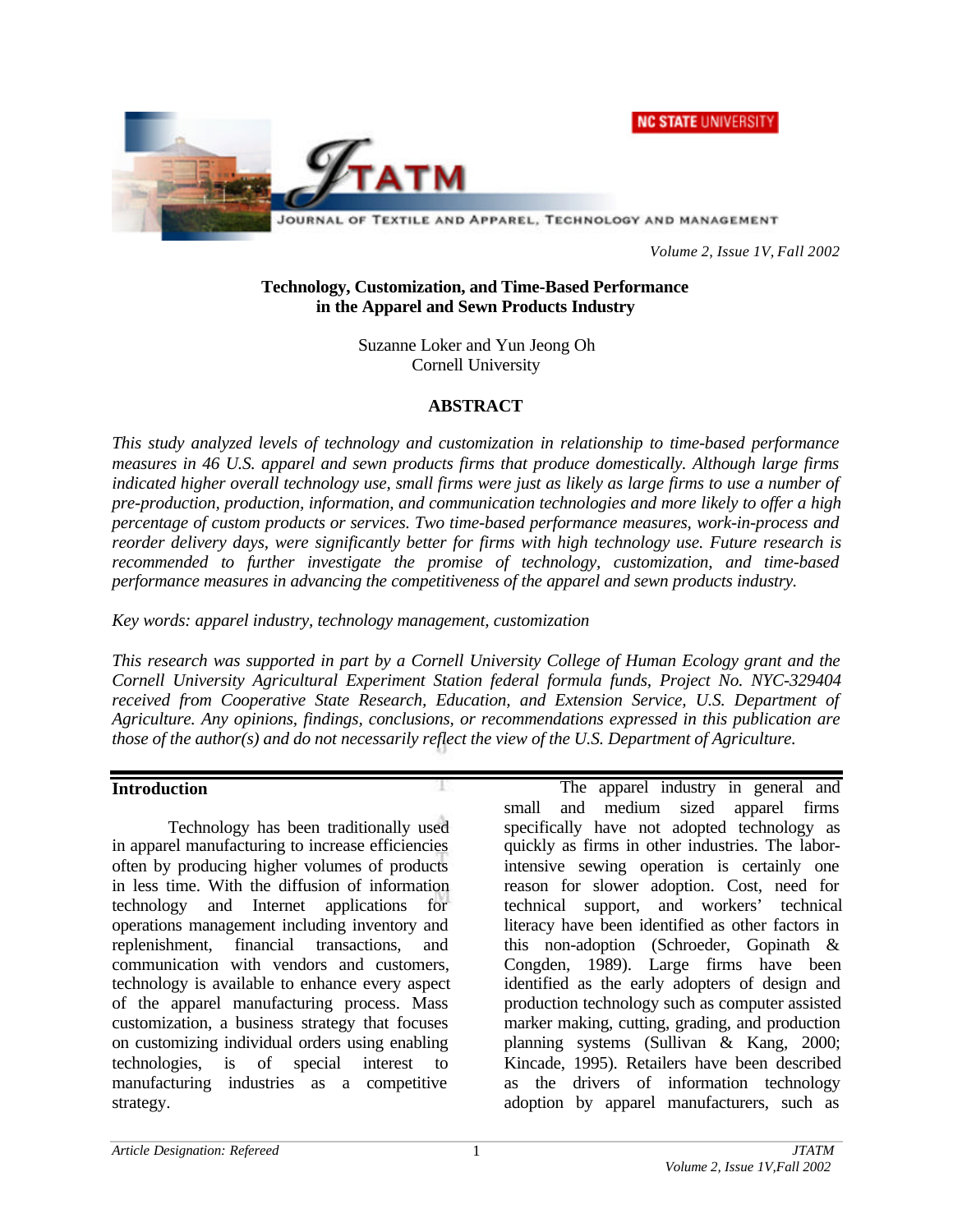electronic data interchange (EDI) (Abernathy, Dunlop, Hammond, & Weil, 1995b). Communication technology such as e-mail and the Internet are most likely to be used by management level personnel internally and externally for marketing or sales.

Kilduff (2000) described how new business strategies are being adopted in the textile and apparel industry to address changes in consumer demand for more variety and value, information technology that has increased production efficiency as well as communication with customers at every step, international competition, and retailers shifting inventory burdens to the manufacturing sector. He concludes that "rapid and flexible response to customer requirements and the provision of value-added services" (p.7) require information technology and management system investments for a competitive future for the U.S. apparel industry.

The performance of an apparel manufacturing firm has traditionally been evaluated by financial measures such as sales volume in dollars or pieces or profitability. However, size of firm influences these measures and disadvantages smaller firms. With the increased emphasis on time and flexibility especially with custom offerings, other performance measures (Jang, Dickerson & Hawley, 2002) such as days in inventory, workin-process, and delivery time may provide valuable performance benchmarks, especially in the evaluation of more individualized products offered in smaller quantities as in mass customization. The purpose of this study was to analyze technology use, custom product or service offerings, and time-based performance of domestically-producing apparel and sewn products manufacturers. M

# **Mass Customization and Technology**

Mass customization has been identified as a business strategy dependent on technology that offers the apparel industry great potential for the future. Davis (1987) coined the phrase "mass customization" and Pine (1993) developed the concept more fully to describe a business strategy that achieved "mass production of individually produced goods" (p. 48). He

illustrated mass customization strategies by describing companies engaged in it in many industries, including the apparel industry. Duray (1997, 2001) empirically tested some of Pine's tenets and found that customer involvement during the design, production, and delivery processes and the use of modularity in product design did in fact distinguish the levels of mass customization strategies being used by firms in the furniture, fabricated metal products, machinery, electric and electronic equipment, transportation equipment, and instruments industries.

Mass customization strategies require the use of technologies to deliver smaller quantities in shorter times so that the customer can have what they want when they want it (Davis, 1987). Technology use and custom offerings are tied together in mass customization to achieve personalized products and services. In contrast to traditional custom production that often uses manual operations and focuses on one-of-a-kind characteristics at any cost, mass customization uses technology to address customer-demanded characteristics at a comparatively low price. Although mass customization in the apparel and most other industries is still in its infancy, the connections between technology and efficient custom offerings may already be affecting performance variables based on time such as inventory planning, work-in-process, and delivery.

Technology adoption in the apparel industry has been widely studied (Sullivan & Kang, 2000; Kincade & Cassill, 1993; Kincade, 1995) with emphasis on computer-assisted technology (CAD) to provide quick response. Kincade developed a set of quick response technologies that were related to the implementation of quick response management systems based on plant managers' perspectives. Panizzolo (1998) studied technology management from an organizational management perspective and identified human, organizational, and technical elements of technology management. Abernathy, Dunlop, Hammond and Weil (1995a) found that information technology along the supply chain in planning, production, and distribution was crucial for competitive apparel firms in the future. Daly and Bruce (2002) highlighted the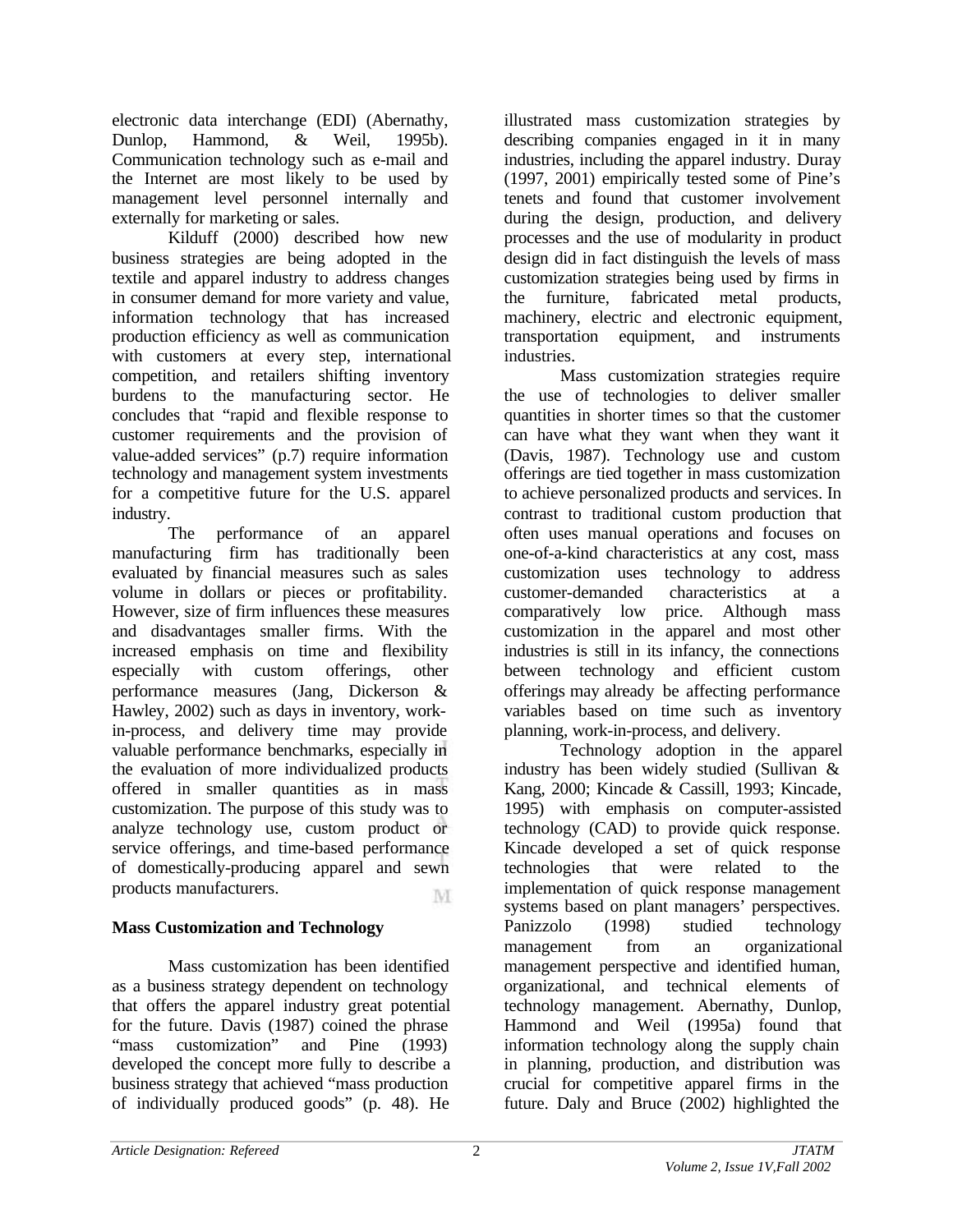use of e-commerce in apparel firms using case studies. Yet, Rabolt and Stark's (1998) study of the San Francisco area apparel industry found little internal and external use of information technology among contractors and manufacturers, suggesting unrealized potential for technology use in small firms.

By adapting the sets of questions and scales used by Panizzolo, Kincade (1993), and Kincade and Cassill (1995) on technology management and by Duray on mass customization, the following research questions were addressed:

- What are the relationships between technology use and custom offerings in domestic-producing apparel and sewn products firms?
- Can time-based performance measures differentiate firms based on technology use and level of custom offerings?

# **Sample Selection**

Over fifty apparel and sewn products manufacturing firms were identified for progressive use of technology, custom product or service offerings, and some domestic production by industry experts serving on the Sewn Products Resource Council of the American Apparel and Footwear Association (AAFA) and from our personal contacts. The purposive sample was developed to compare apparel and sewn products manufacturers with production facilities across the country, including the Northeast, Southeast, Midwest, and West. Firms in 18 states were represented; 22 New York State firms were included in the sample to allow for a comparison with firms in other geographical locations. The firms ranged in size from six employees to 20,000 in order to evaluate the effects of size on technology use, custom offerings, and domestic production. An executive level person from each firm was personally contacted by phone to request participation in the study.

Forty-nine firms agreed to participate and 46 completed interviews were analyzed. The preliminary interview was used to confirm that the firm used computer-assisted technology in design, production planning, or process planning; offered some custom products or

services; and produced some products domestically. Baseline information about each firm and contact information for three to five company respondents for the main interview were collected from the initial contact. Multiple respondents from each firm were chosen to match their expertise to the questions posed. These included:

- A senior manager with knowledge of the company's vision,
- A production or plant manager with knowledge of the technology, customized offerings, and production processes, and
- One to three production employees who used a computerized pattern making, process planning system, or production planning system every day.

# **Methods**

Four questionnaires were developed to use in the telephone interviews based on a variety of apparel industry studies, both reports of surveys of technology use and mass customization and three case studies of apparel and sewn products firms conducted as a preliminary part of our research (Loker, 2002). A list of 21 technologies used in the apparel and sewn products industries was developed based on other studies (Kincade & Cassill, 1993; Kincade, 1995, Duray, 1997; Panizzolo, 1998). Production, computer assisted design and manufacturing (CAD-CAM), and information technologies were included. The use of the Internet was addressed separately. Duray's (1997) survey instruments on levels of customization, customer involvement, and modularity were adapted to evaluate apparel and sewn products and services. Questions describing firm characteristics, basic performance measurements such as sales volume and inventory, and performance measures related to time such as work-in-process and delivery times were also included.

The questionnaires were evaluated by four industry experts for content and revised. Pilot interviews were conducted with a senior manager, production manager, and technology user employed by a single apparel firm not included in the final sample. Each employee responded to the questions and also indicated when clarification would be helpful to avoid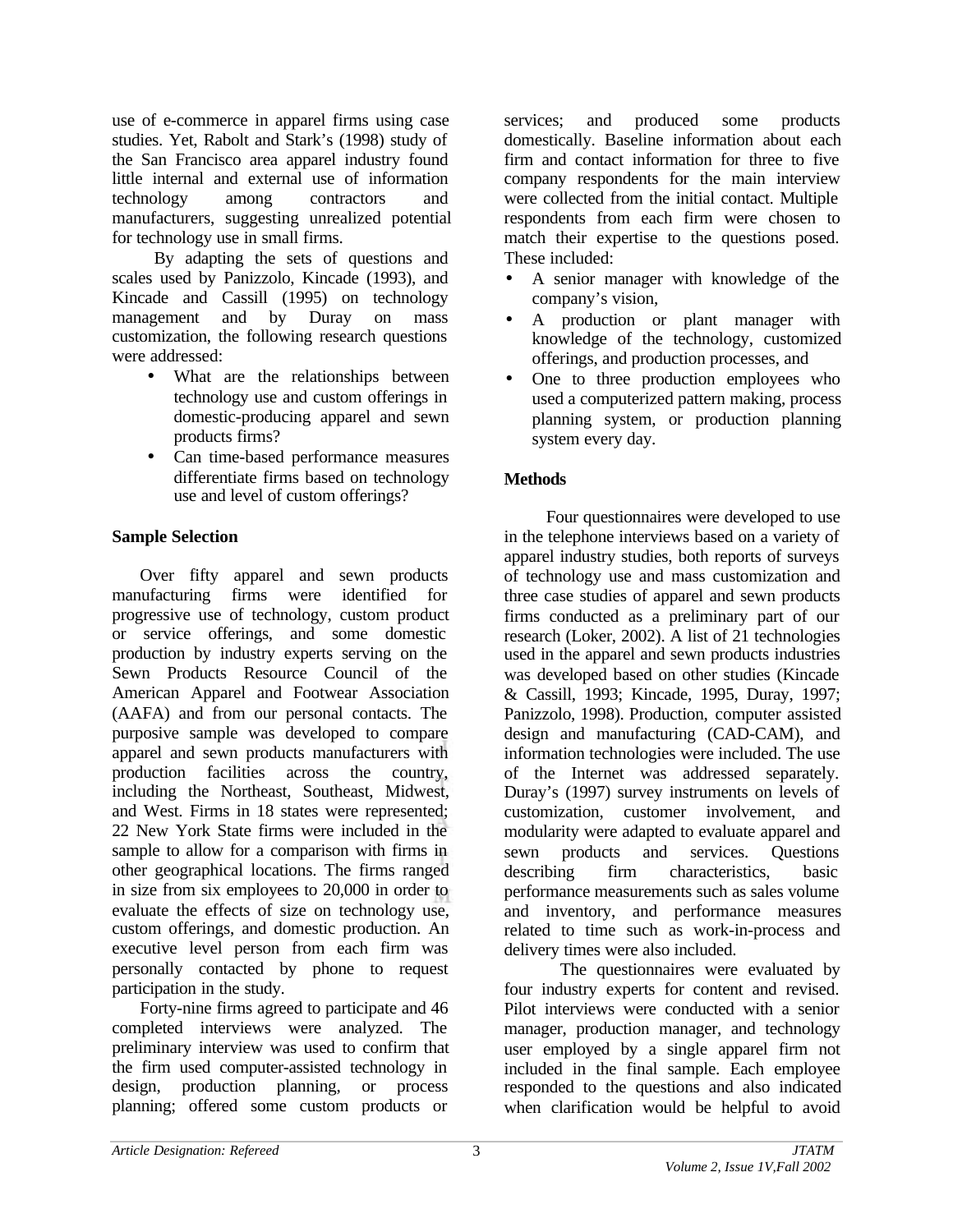confusion or inaccurate responses. Their recommendations were incorporated into the final interview instrument.

The campus Computer Assisted Survey Research Team (CAST) conducted the phone interviews between May and September 2000. The total average length of the three to five interviews for each firm was one hour. Standard statistical methods were used to analyze the data including descriptive statistics, correlations, partial correlations, t-tests, chi square tests, and ANOVA.

### **Description of the Sample Firms**

Personnel from 46 firms completed the pre screen and three interview schedules and the firms are described in Table 1. Eighteen states were represented with 21 firms from New York State, eight others in the Northeast, three in the Southeast, five in the Midwest, and nine in the West. Ten firms employed 5-50, six firms employed 51-100, and ten firms 101-300. Eight firms employed between 550-1100, ten firms from 1700-9700, and two firms employed over 17,000. Twelve firms offered exclusively custom products and services, 13 offered 25- 99% custom and 21 offered 0-25% custom. Custom products included men's suits, jeans, school uniforms, boat covers, and embroidered shirts and caps. About half of the sample, 23 firms, rated their level of emphasis on domestic production to be a great deal (5 on a 5-point scale) while five indicated a rating of 4, eight a neutral rating of 3, four a rating of 2 and five a rating of 1 (no emphasis).

Table 1. Description of Sample Firms

- 46 firms
- 18 states
- 22 firms in New York
- 5-20,000 employees, mean=245
- 0-21 production plants owned in U.S., mean=3
- 0-100% of total production in US owned factories
- 13 firms produced 100% in own U.S. factories
- 17 firms contracted no production,
- 2 firms contracted all production to U.S. firms
- 66% of total production in U.S. on average
- 68% made to order [not for stock] on average Products
- 33 men's wear, 34 women's wear, 18 children's, 5 other products
- 50% produced tops, 54% bottoms
- 46% produced outerwear, 15% underwear, 15% suits, 76% other sewn products
- 91% sold own brand, 63% sold for private labels

### **Results and Discussion**

### **Performance**

Based on 38 responses from firm senior managers, annual sales volume in dollars ranged from \$40,000 to \$500 million with a mean of \$88 million and a median of \$16 million. Based on 36 firm responses, annual production volume in pieces ranged from 600 to 120 million pieces with a mean of 11 million pieces and a median of 900,000 pieces. These standard performance variables were significantly correlated to size of firm based on employees, i.e., the larger firms had higher sales and production volumes.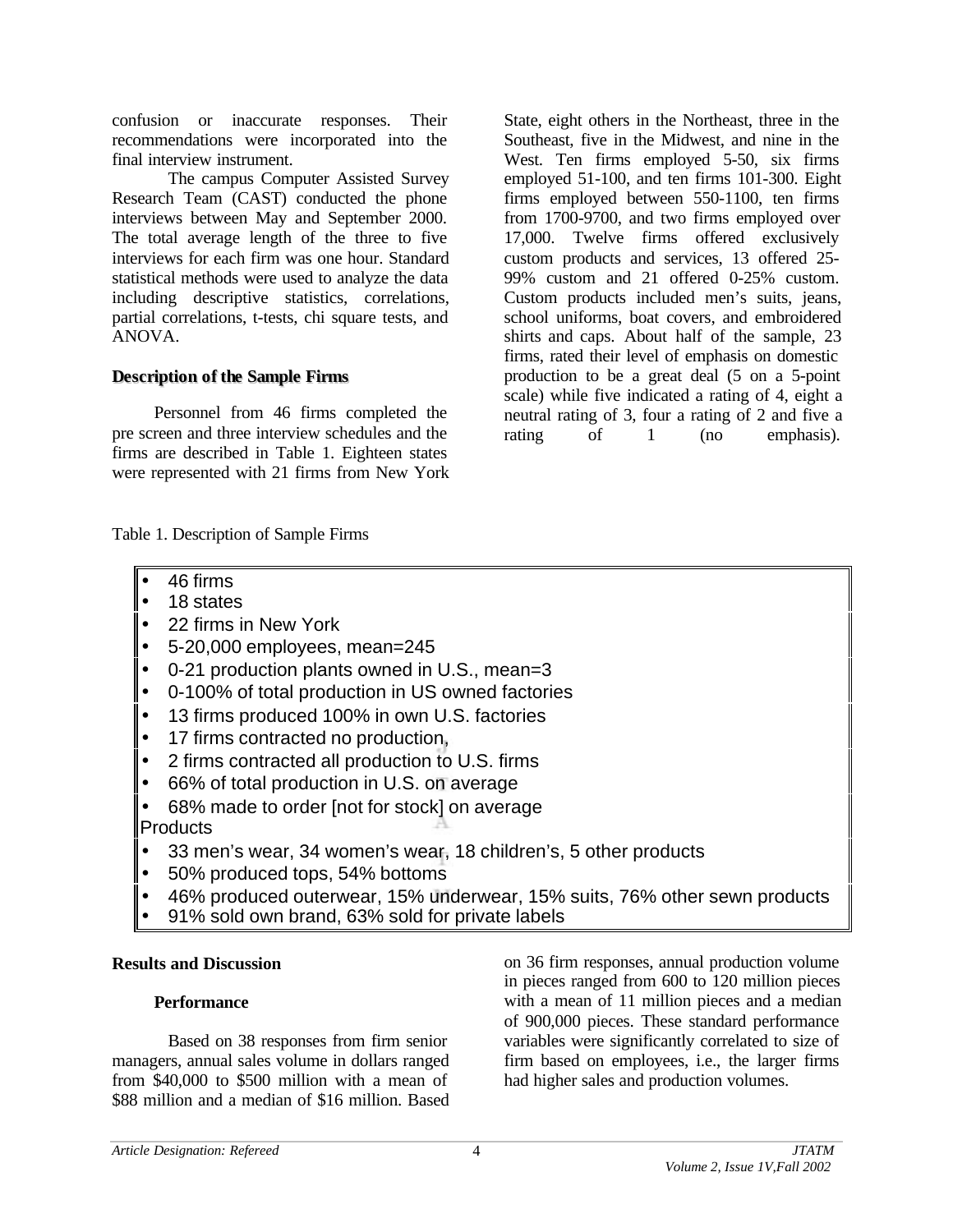However, time-based performance measures (one, four-item scale for inventory and throughput times and a second, four-item scale for delivery times) were not significantly related to size of firm in this sample based on t-tests. Time-based performance variables might be more relevant measures than sales and production volumes of the successful integration of technology use and custom product and service offerings in all sizes of apparel and sewn products firms. In addition, these responses were from domestic factory managers rather than senior managers and represented single plant productivity measures rather than averages across the entire companies' domestic and offshore production. Figures 1 and 2 display the mean days of inventory, throughput, and delivery for the 29-36 firms responding to these questions.

The mean days firms kept material in inventory was 65 and finished goods were kept an average of 47 days. Throughput times averaged 18 days and work-in-process 19 days. Mean days of delivery ranged from a preseason average of 60 days to 28 average delivery days for reorders, 26 delivery days for custom orders, and 12 days for expedited orders. Note the wide range of responses on all items (e.g., 9-60; 0- 240), reflecting the variation in type of customization and services offered.





Figure 2. Mean Days of Delivery



\*zero (0) means less than one day

#### **Technology Management**

Plant managers rated their use of 21 CAD, production, information, and communication technologies on a five-point scale, 1=not at all, 3=for about half of the orders, and 5=for all of the orders. A technology index was created with 19 technologies, an additive scale that measured the total technology use of each firm. Using Cronbach's alpha, a reliability coefficient of .88 was achieved by dropping two technologies, knowledge-based system and group technology due to low response rates. Then two analyses were conducted to evaluate the relationships among technologies—t-tests and correlations. Table 2 lists the 21 technologies with the mean scores of the sample for the 30-46 firms responding to these questions.

J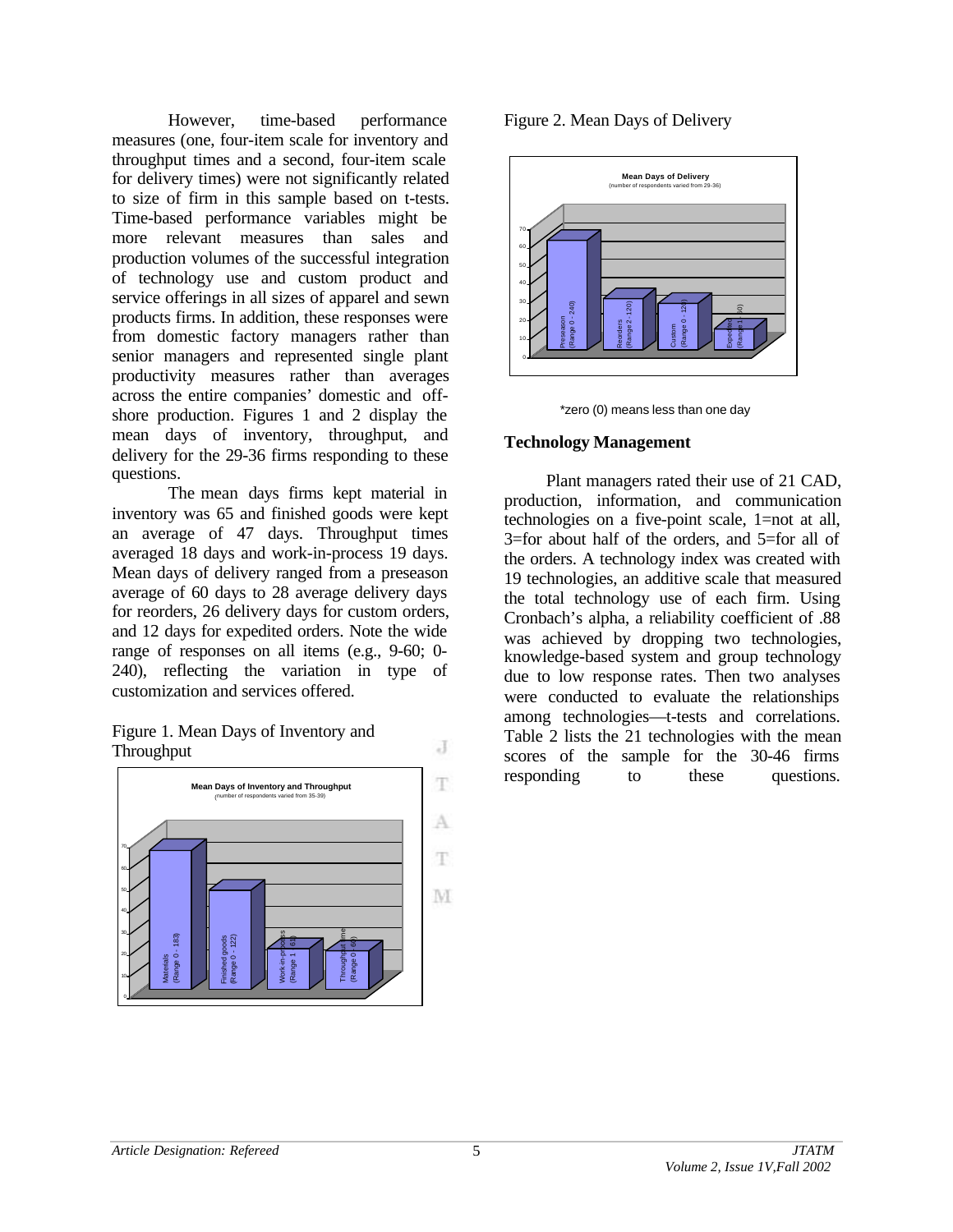| Technology                                            | Mean               | T-tests:              | Correlations:                                |
|-------------------------------------------------------|--------------------|-----------------------|----------------------------------------------|
|                                                       | Usage <sup>a</sup> | Small=300 or<br>fewer | As Firm Size increases,<br>use of technology |
|                                                       |                    | employees             | significantly increases                      |
|                                                       |                    | $Large=500+$          |                                              |
| <b>Computer Aided Marker</b><br>Making                | 3.98               | $2.28*$               |                                              |
| <b>Computer Aided Grading</b>                         | 3.98               | $2.27*$               |                                              |
| <b>Computer Aided Pattern</b><br>Making               | 3.76               |                       |                                              |
| Material Requirement Planning                         | 3.69               |                       |                                              |
| <b>Computer Aided Design</b>                          | 3.52               |                       | $.306*$                                      |
| <b>Customer Tracking</b>                              | 3.50               |                       |                                              |
| <b>Computer Aided Process</b><br>Planning             | 3.28               |                       |                                              |
| Bar Coding - SKU level                                | 3.09               | $3.07*$               |                                              |
| Point of Purchase/Sale data                           | 2.81               |                       |                                              |
| <b>Computerized Sewing</b><br>Equipment               | 2.72               | $3.36*$               | $.320*$                                      |
| Bar Coding -order level                               | 2.72               | $3.58*$               |                                              |
| <b>Decision Support Systems</b>                       | 2.68               |                       |                                              |
| <b>Computer Aided Automatic</b><br>Cutter             | 2.60               | $3.61*$               | $.317*$                                      |
| Bar Coding - article level                            | 2.52               |                       |                                              |
| Electronic Data Interchange                           | 2.54               | $2.09*$               |                                              |
| Knowledge-based System                                | 2.27               |                       |                                              |
| <b>Flexible Manufacturing System</b>                  | 2.40               | $2.41*$<br>J          |                                              |
| Unit Production System                                | 2.39               | $3.46*$<br>T          | .409**                                       |
| Group Technology                                      | 2.08               |                       |                                              |
| Computer Aided Single Ply,<br><b>Automatic Cutter</b> | 1.60               | A                     |                                              |
| Robotics                                              | 1.33               | T                     |                                              |
|                                                       |                    | M                     |                                              |

#### Table 2. Mean Use of Technology related to Firm Size by Number of Employees

<sup>a</sup>l=never, 3=for half of the orders, 5=for all orders

p=.05, \*\* p=.01;

Number of respondents varied from 30 - 46

The means ranged from 3.98 to 1.33 on a five-point scale where  $5 =$ use for all order,  $3 =$ use for about half of the orders, and  $1=$  use for no orders. The computer-aided (CAD) marker making, grading, and pattern making equipment received the highest mean scores indicating that the sample firms were most likely to use these technologies on most of their orders. Material requirement planning, customer tracking, and computer-aided design, computer-aided process planning, and bar codes at the SKU level were the other technologies receiving means above 3.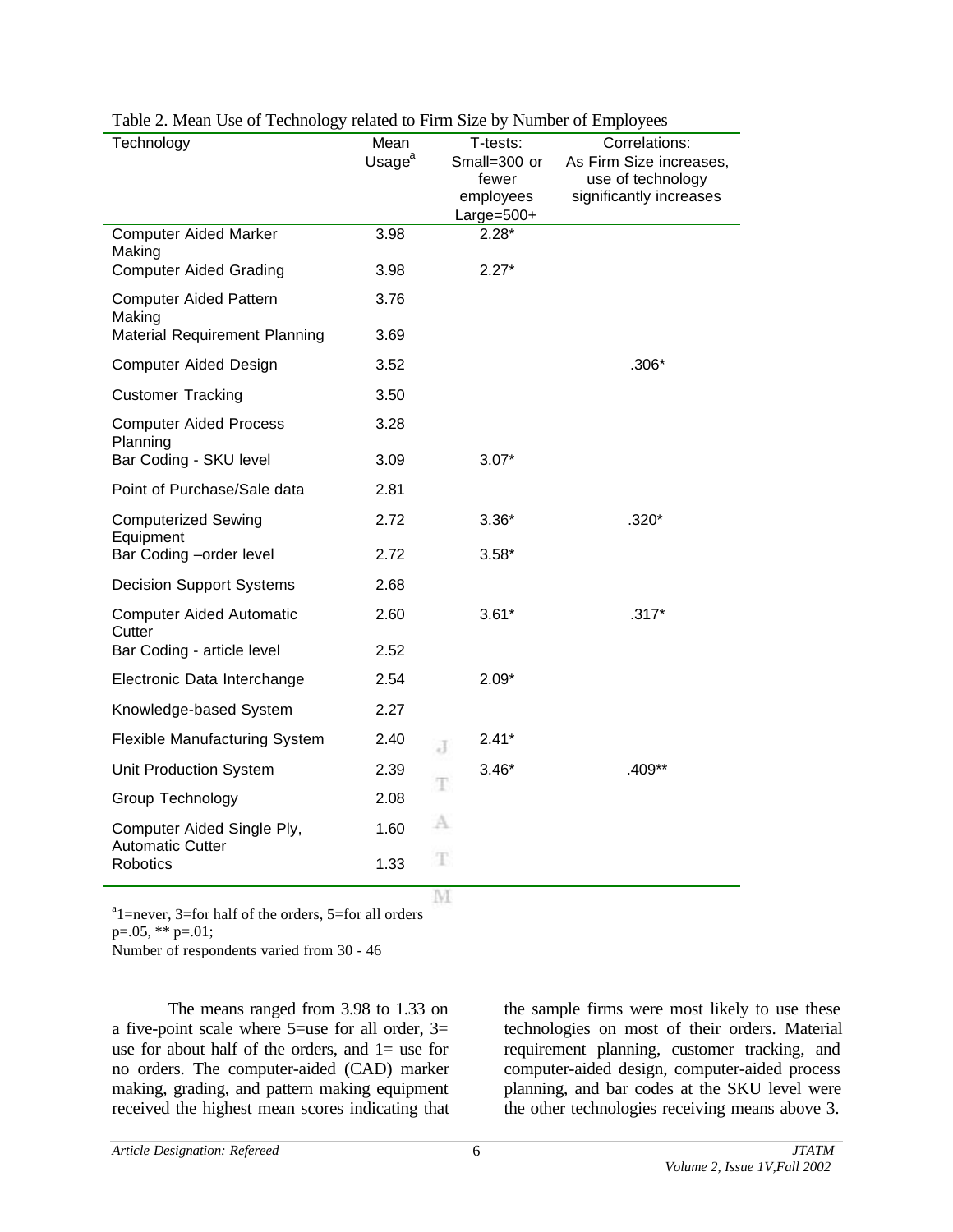Not surprising, the CAD single ply automatic cutter and robotics were used on fewer of the orders by these sample firms, probably a combination of the specialization of these technologies as well as their low industry-wide use.

The technology index scores ranged from 19 (no use of any technology) to 83 (average of 4.4 on 19 technologies) with a mean of 52. The technology index scores, or overall use of technology, were significantly and positively correlated to firm size based on number of employees  $(r^2=438^*)$  and sales volume in dollars  $(r^2=.420^*)$ . The technology index was significantly and negatively correlated to use of domestic production and was not significantly correlated to percent of custom product and service offerings. As in previous studies (Sullivan & Kang, 2000; Kincade & Cassill, 1993; Kincade, 1995), larger firms used more technology overall than smaller firms. These firms were more likely to be able to afford to purchase extensive technology. However, even though smaller companies used less technology overall, selective use based on their needs or competitive advantage was clear from the analyses below related to use of individual technologies.

After dividing the sample into two groups based on employees (over and under 500 employees), t-tests were run to determine significant differences between large and small firms on levels of technology use (see Table 1). Large firms were significantly more likely than small firms to have higher levels of use on nine of the 21 technologies. Perhaps more interesting, are the technologies where there were no significant differences. For example, the preproduction technologies of material requirement planning, CAD patternmaking, CAD design, customer tracking, and process planning were rated quite high in use (means ranged from 3.28-3.98) yet were not significantly different based on firm size. This suggests that these technologies were first to be adopted and provided competitive advantage to small and large firms for specialized services and volume production. Use of point-ofpurchase (POS) sales data (2.81) was also not significantly different between firm sizes and was used, on average, on less than half of the

orders. Technologies that had lower means (1.33-2.68) and non-significant differences between firm sizes indicated a lower overall use of these technologies in the industry. These might be potential competitive advantages but might also be less useful technologies for this industry. Examples included robotics, computerassisted single ply automatic cutter, and group technology.

In contrast to the t-tests that tested for significant differences between large and small firms, correlations were run to determine whether when technology use increased, firm size, custom offerings, and emphasis on domestic production also increased. These results indicated only four significant relationships and suggested that smaller firms may be using technology to develop specific competitive advantages. For example, as the firm size increased, computer aided design, computerized sewing equipment, computer aided automatic cutters, and unit production systems also increased in use. These technologies are typically used in mass production operations where technology investment enhances economies of scale and, therefore, as firm sizes increased, technology use also increased. Non-significant correlations between technology use and firm size, on the other hand, suggested that technologies such as CAD pattern making and design, material requirement planning and customer tracking, and computer-aided process planning may be adopted to differentiate the firm's offerings for competitiveness even within smaller apparel and sewn products firms.

Significant correlations were found with level of custom offerings and domestic production: 1) as custom offerings decreased, the use of computer aided marker making and grading significantly increased and, 2) as emphasis on domestic production decreased, the use of bar coding at the SKU, order, and article level as well as electronic data interchange (EDI) increased. These significant correlations were to be expected based on mass production needs for grading and markers that are not necessary for custom production and on communication needs for off-shore production facilitated by bar coding and EDI.

Electronic communication and Internet Use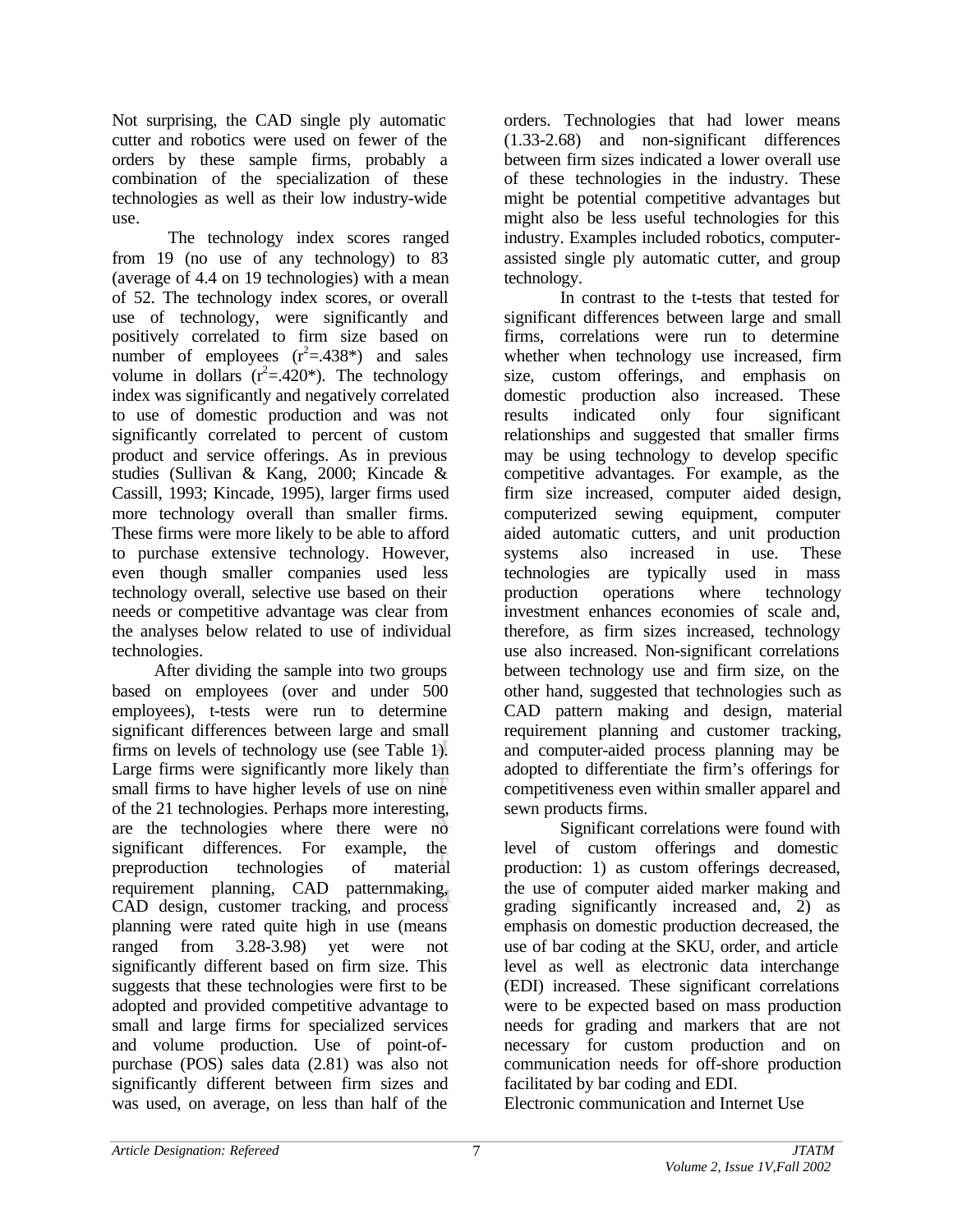Questions relating to electronic communication covered both EDI and the Internet. Figure 3 indicates that over half of this sample of apparel and sewn products manufacturers used electronic communication for purchase orders (27), transferring funds (27), and entering customization information (26). Fewer used it for providing retailers (17) or consumers (6) access to their orders.





### **Communication Use**

Thirty-four of the 46 companies (75%) hosted web sites, predominantly for establishing a company presence (33), e-mail access to customers (31), and to display product offerings (31) (see Figure 4). Using chi-square analyses, we compared those with and without web sites and found that firms most likely to have web sites had significantly

- more employees,
- more employees that used electronically controlled equipment or computers
- less emphasis on domestic production.



Company presence<br>
E-mail access to customers<br>Display product offerings<br>Display product offering<br>Sales/ordering Consumer consumer<br>Consumer Consumer Consumer Other

Figure 4. Frequency of Web Site Use

Other chi-square analyses found that firms offering 25-100% custom products or services were significantly more likely to display product offerings on their web sites. Of the companies that offered sales and ordering, more small companies (under 300 employees) offered it to consumers and more large (over 500 employees) companies offered it to retailers, but not at significantly different levels. The relatively limited uses made of electronic communication and web sites in this sample of apparel and sewn products manufacturing firms suggests that there is great room for growth and diversification for advantage in communication and transactions using the Internet.

# **Technology and Performance**

We divided the 29 firms responding to all of the technology questions into three groups based on the technology index scores, low=19- 46, medium=47-59, and high 60-83, and analyzed differences between groups on timebased performance measures using ANOVA. Two performance measures differentiated the high and low groups at significant levels, days of work-in-process and days for delivery of reorders. Custom days to delivery was tending toward a significant difference (p=.059) between the high and medium groups. The mean days to delivery for custom products was 7.0 for the high technology use group, 36.9 for the medium group, and 24.4 for the low technology group. Further study of the differences technology can play in offering quick delivery of custom products is needed to determine its competitive advantage. Time-based performance measures were also used to compare those firms with and without web sites with significant differences between the groups on work-in-process and throughput. Interestingly, the group means were exactly the same for days for custom delivery and material inventory.

# **Customized Offerings**

Senior managers at each firm were asked to describe the percentage of their company's or division's sales volume in dollars that could be attributed to customized product and service offerings. A broad definition of "custom" was

T

7D)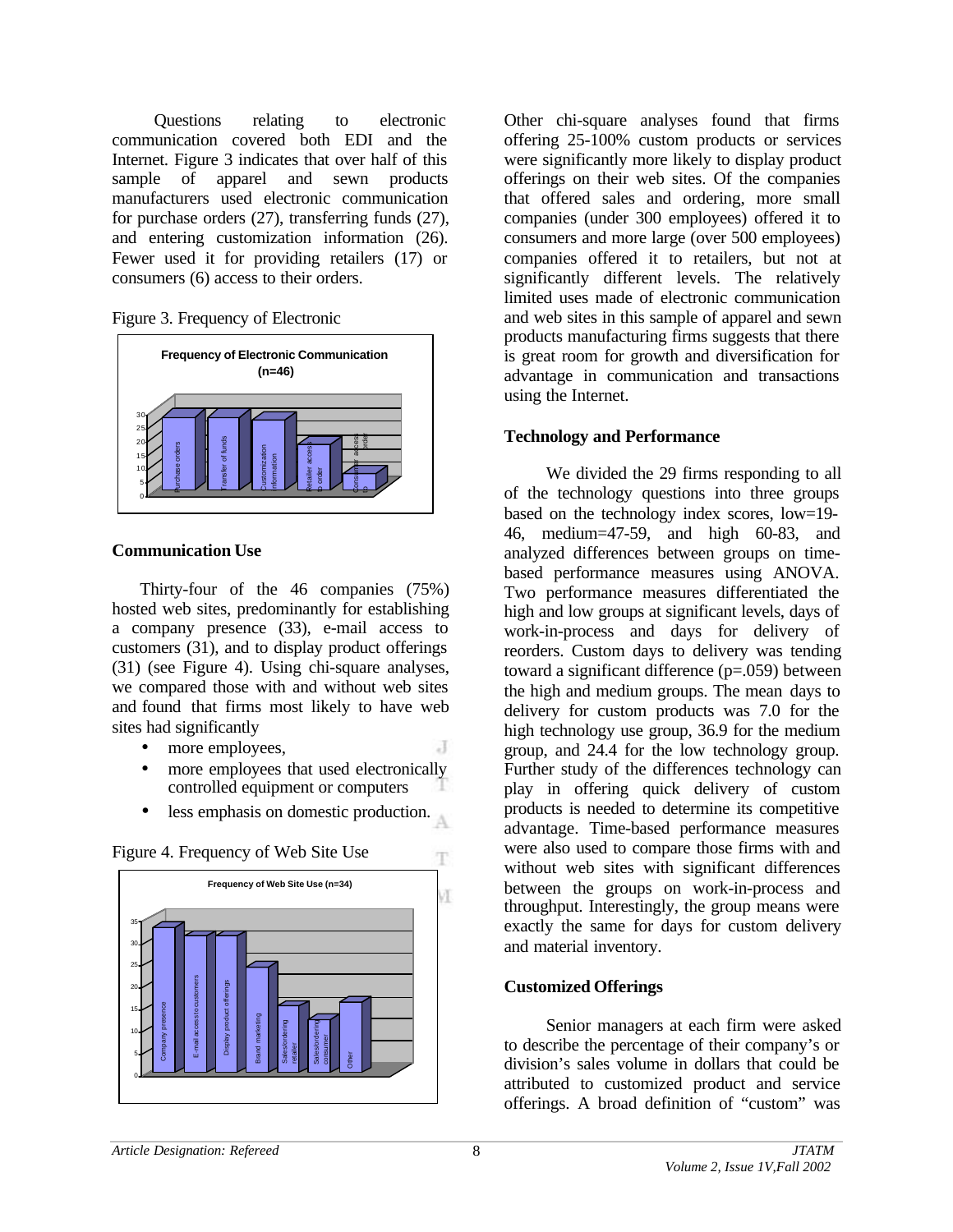presented to the respondents asking them to include any options offered exclusively to a customer that would make the order unique, including size, color, fabric, or style features and design, ordering, or delivery services. The level of custom offerings ranged from one to 100%-- 12 firms (26%) indicated 100% customized product or service offerings, 13 firms (28%) indicated 26-90%, 21 firms (46%) indicated 25% or less custom offerings, and ten firms

(22%) indicated five percent or less custom offerings.

Senior managers described custom product offerings such as options in sizing, fabrics, colors, and styles (see Table 3). Custom service offerings included design, embroidery and screen printing, forecasting, and delivery options (i.e., direct drop ship to customer, overnight, pick and pack, expedited, and automatic replenishment.

| <b>Products</b>                                                            |                | <b>Services</b>                   |                |
|----------------------------------------------------------------------------|----------------|-----------------------------------|----------------|
| <b>Style Options</b>                                                       | 30             | <b>Delivery Options</b>           | 13             |
| <b>Fabric Options</b>                                                      | 29             | Replenishment                     | 14             |
| <b>Size Options</b>                                                        | 20             | <b>Screen Printing</b>            | 4              |
| Exclusives/Custom/<br>Made-to-<br>Measure/Full<br>Package/Private<br>Label | 9              | Demand<br>Planning/Forecasting    | 3              |
| Embroidery                                                                 |                | Embroidery                        | 4              |
| <b>Color Options</b>                                                       | 3              | Design Services/Full<br>Package   | 3              |
| <b>Odd Sizes</b>                                                           | 3              | <b>Dropship</b><br>to<br>Customer | 2              |
| Length                                                                     | 2              | <b>Small Lot/Singles</b>          | 2              |
| <b>Screen Printing</b>                                                     | $\overline{2}$ | Special                           | $\overline{2}$ |
|                                                                            | J              | Packaging/Bar codes               |                |
|                                                                            |                | <b>Pick &amp; Pack Orders</b>     |                |

Table 3. Frequency of Product and Service Customization (n=46)

Customization described by firms in this study was not all mass customization, but rather formed a continuum from mass produced to mass customized to less technology-dependent custom products. Producers interacted with business customers or consumers at the time of the order to address specific customer needs. Plant managers answered questions about custom manufacturing strategies. When asked to which customers they sold the highest percentage of custom offerings, 29 (63%) responded "to retailers," 10 (22%) responded "to wholesalers," three  $(6.5\%)$  "to consumers," three (6.5%) "to business and corporate accounts,"

and one (2%) "to other customers." Of the twelve firms that indicated 100% custom offerings, three were contractors producing exclusively for retailers or wholesalers and five produced custom products for consumers either directly or through retail partners, using varying levels of enabling technologies. We knew that most apparel firms were not fully engaged in mass customization, but we were interested in the ways customization was being introduced as the only offering or totally custom operations, as a special offering in addition to a mass production operation, or as an incremental step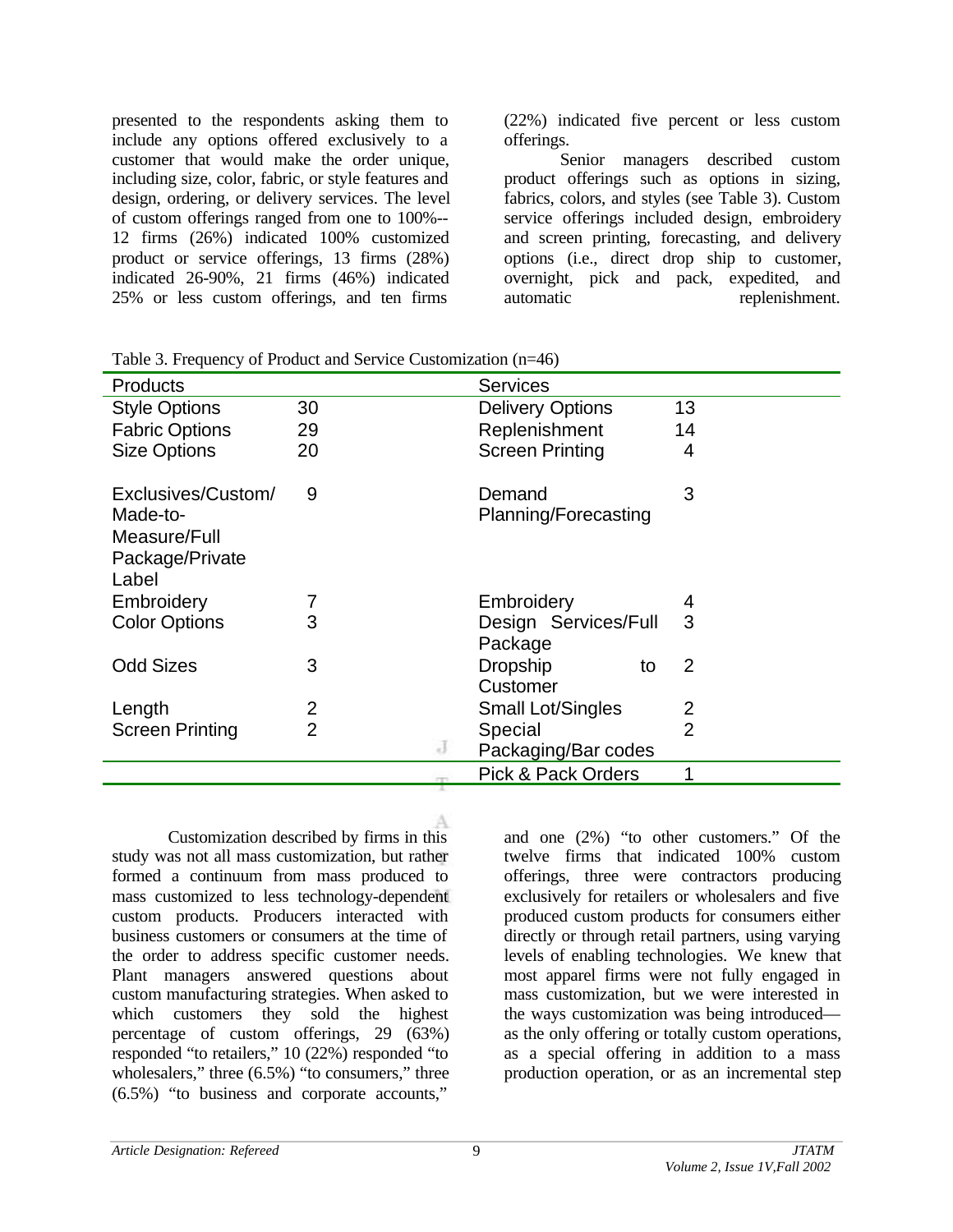toward mass customization based on current mass production operations.

Firms were divided into two groups by percent custom offerings, high (25-100% custom,  $n=27$ ) and low  $(1-20\%, n=19)$ . Table 4 presents the cross-tab findings by product types. Small firms were significantly more likely to produce higher levels of custom products and services than large firms. This finding highlights the potential of mass customization strategies, and requisite enabling technologies, for both small and large firms. The level of technology adoption may not be as important as the strategic selection of technology for market niche.

Using chi-square analyses, we found no significant differences between level of custom offerings by product classifications. Men's wear, women's wear, and children's wear manufacturers were equally likely to produce low or high levels of custom products, though noticeably fewer children's wear manufacturers did. This suggests that production approaches that integrate custom offerings into mass production or produce a majority of custom goods hold potential within any product classifications.

| ᆂ               |                |                     |         |
|-----------------|----------------|---------------------|---------|
|                 | $0 - 20%$      | 25-100%             | Chi-    |
|                 | Custom         | Custom              | Square  |
|                 | $(n=18)$       | $(n=28)$            |         |
| # Employees     |                |                     | $3.74*$ |
| $1 - 300$       | 7              | 19                  |         |
| $500+$          | 11             | 9                   |         |
| Men's wear      |                |                     | .47     |
| Yes             | 14             | 19                  |         |
| <b>No</b>       | 4              | 9                   |         |
| Women's wear    |                |                     | 3.44    |
| Yes             | 16             | 18                  |         |
| <b>No</b>       | $\overline{2}$ | 10                  |         |
| Children's wear |                |                     | 1.47    |
| Yes             | 9              | 9<br>$\overline{d}$ |         |
| <b>No</b>       | 9              | 19                  |         |
|                 |                |                     |         |

Table 4. Description of Firms by Custom Levels

A

There were few differences found between these high and low custom groups beyond the firm size effect  $(X^2=3.74^*)$ . Firms with high and low custom offerings were not significantly different in sales volume, emphasis on domestic production, overall technology use based on the technology index, or time-based performance measures. Three individual technologies did indicate a significantly more likely use of computer assisted grading (t=3.98\*\*), marker making (t=4.40\*\*), and automatic cutter  $(t=2.15*)$  by firms with low levels of custom. This was expected as these technologies were developed for use with volume production.

Companies with larger custom offerings were significantly more likely (at the .08 level) to provide after-sales services (t=2.00, p=.08), indicating a competitive strategies that complements a customization niche. Companies with higher percentage of custom offerings were significantly more likely than others to process both large and small orders together  $(t=2.09^*)$ . This might be a result of the large number of sample firms that served business customers and presumably customized large orders as well as small.

The plant managers described their firm's use level of customization strategies on a five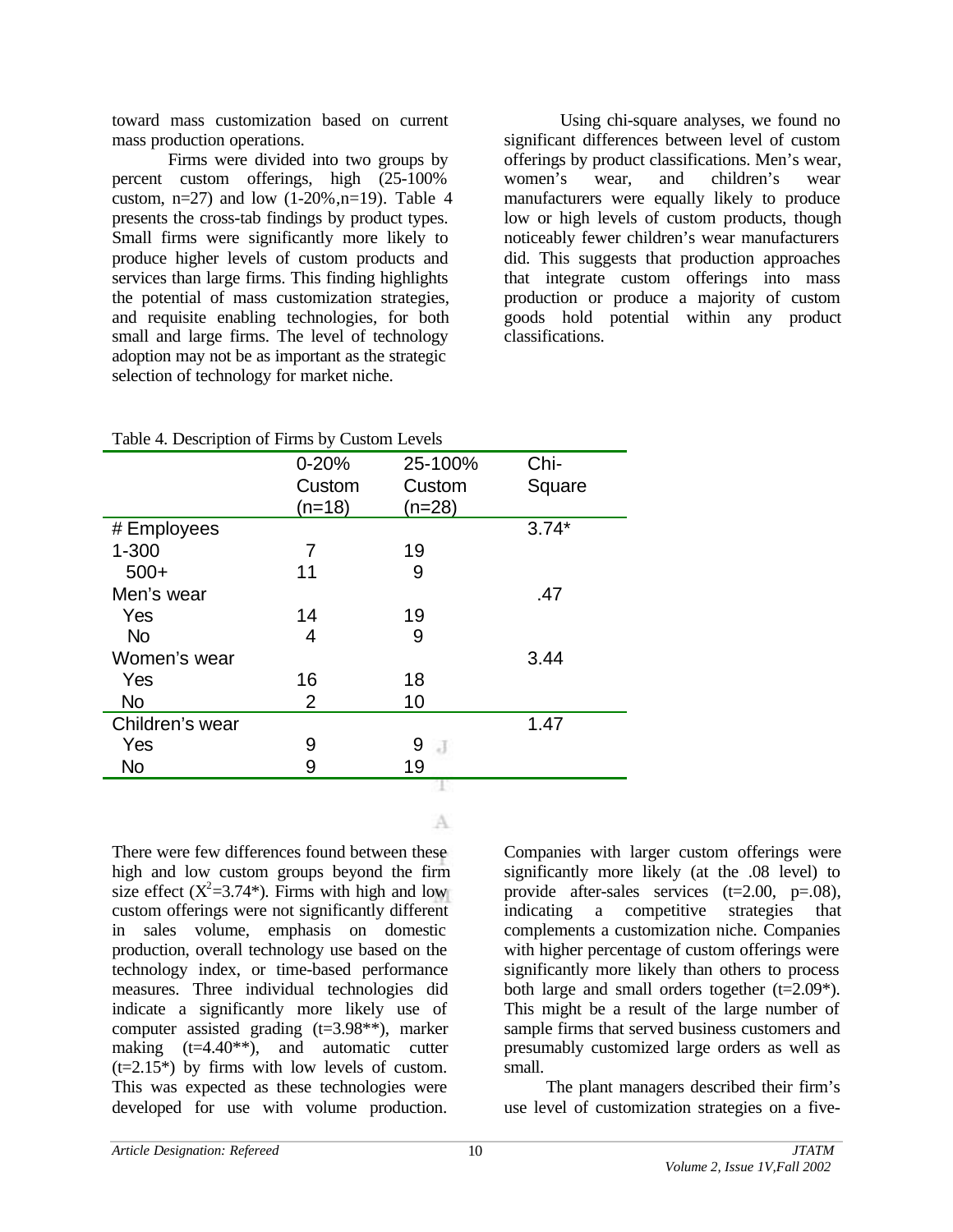point scale, 1=strongly disagree and 5= strongly agree. The questions addressed mass customization strategies such as using customer specification or offering product feature options, small lot and repeat order accommodation, modularity, delivery options, and use of pointof-sale for forecasting and replenishment programs. The responses to the 17 questions were added to form a custom index with possible scores from 17-85 and a reliability coefficient of .75. Only 29 companies responded to all 17 questions and could be used in this analysis. Firm scores ranged from 37 to 77. There were no significant relationships found between the custom index and

- sales volume
- firm size based on number of employees
- emphasis on domestic production
- per cent of customized products or services offered.

When the custom index scores were analyzed for significant differences based on time-based performance measures, there were no significant differences between high (37-56) and low groups (58-77) on the custom index for mean days of material inventory, finished goods inventory, work-in process, throughput, and preseason, reorders, custom, and expedited delivery.

### **Implications**

The purpose of this study was to analyze technology use, custom product or service offerings, and time-based performance of domestically-producing apparel and sewn products manufacturers. Since complete implementation of mass customization strategies in the apparel and sewn products industry were rare, a broad definition of customization was used to identify 46 firms offering custom products and services either as the major offering or as a complement to offerings being mass produced. The small and non-random sample, mix of technology-driven customization and more labor-intensive customization, and broad range of product categories were major limitations of the study. These data and analyses provide a snapshot view of technology and customization in the apparel and sewn products

industry that became quickly dated due to the fast-changing business environment of the early 2000's. Yet the patterns found in the results did provide some useful directions for industry and research.

The use of pre-production, production, information, and communication technology in the industry was limited to portions of firm operations. Although large firms had higher overall technology use scores, small firms were just as likely as large firms to use some technologies, particularly pre-production customer tracking, and process planning. Small firms were also significantly more likely to produce a high percentage of custom products or services. Production was exclusively custom for some, often smaller firms, while other firms combined mass and custom production for their business strategy. Custom offerings were for both business and consumer customers. These results indicate the potential for technologybased and customization-based competitive advantage in all sizes of firms.

Even with a small sample size, several time-based performance measures were found to be significantly better for firms with high technology use but not for firms with a high percentage of custom offerings. Days for workin-process and delivery days for reorders differentiated high and low technology use groups but not medium use companies. Firms with web sites had significantly lower days of work-in-process and throughput than firms without sites. There were no significant differences on time-based performance measures between firms with two levels of custom offerings. These results suggest that time-based performance measures are promising evaluation tools for internal and external business strategies. The relationship between standard performance measures, such as sales and production volume, and time-based performance measures also deserves study.

Several future research possibilities can be proposed as a result of this study:

• Analyze the particular competitive niches of a sample of *small* apparel and sewn products firms that have high technology use and customization to clarify the relationships among technology, custom offerings, and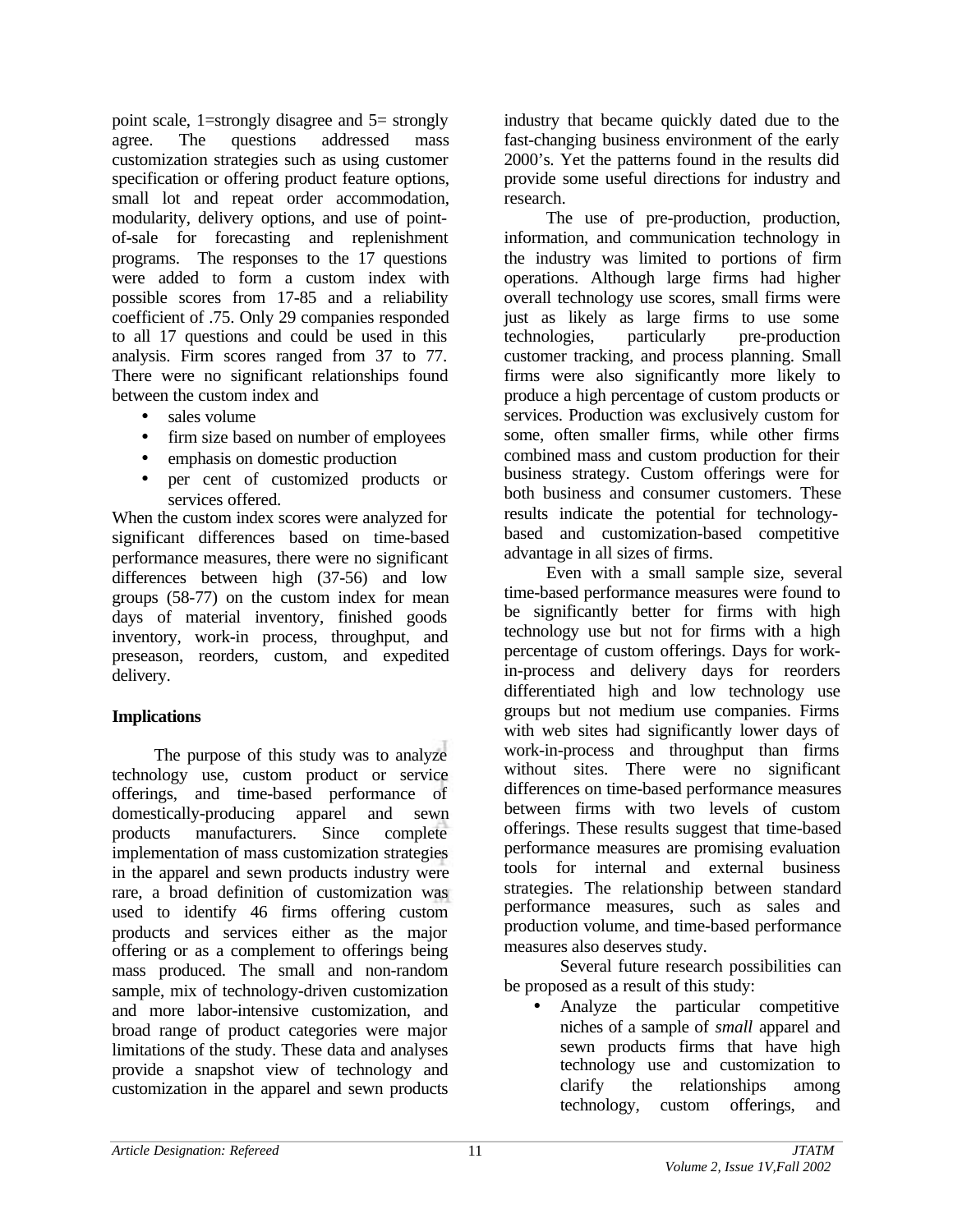performance, both volume and timebased.

- For a larger sample of apparel and sewn products firms, compare levels of custom offerings and custom strategies with use levels of CAD pattern making, design, product planning, and material requirement planning—all technologies in this sample with high use and no significant differences in use level between large and small firms. This analysis may lead to a better understanding of particular customization opportunities and approaches.
- Explore the relationships between dollar-based sales volume and timebased performance measures to develop new strategies to evaluate performance, especially related to overall and selective technology use.
- The use of web sites for business-tobusiness and business-to-consumer communication and transactions should be considered for small firms, firms with high custom offerings, and domestically-producing firms.
- As more firms adopt mass customization strategies, the competitiveness of these firms should be analyzed based on use of preproduction, production, and information technologies, domestic production, and business and consumer customers. Ŧ

# **References**

A

- Abernathy, F. H., Dunlop, J.T., Hammond, J.H., & Weil, D. (1995a). *Executive Summary of Preliminary Findings: Harvard Center for Textile and Apparel Research Study of the U.S. Apparel Industry.* Boston: Harvard University, Harvard Center for Textile and Apparel Research.
- Abernathy, F. H., Dunlop, J.T., Hammond, J.H., & Weil, D. (1995b). The Information-Integrated Channel: A Study of the U.S. Apparel Industry in Transition.

*Brookings Papers on Economic Activity (Microeconomic*s), 175-246.

Daly, L. & Bruce, M. (2002). The use of ecommerce in the textile and apparel supply chain. *Journal of Textiles and Apparel, Technology and Management*, 2(2). Retrieved July 10, 2002 from http://www.tx.ncsu.edu:8190/jtatm

Davis, S.M. (1987). *Future perfect*. New York, NY: Addison-Wesley.

- Duray, R. (1997). *Mass customization configurations: An empirical investigation of manufacturing practices of customization*. Unpublished doctoral dissertation, The Ohio State University, Columbus.
- Duray, R., Ward, P. T., Milligan, G. W., & Berry, W. L. (2000). Approaches to mass customization: Configurations and empirical validation. *Journal of Operations Management, 18,* 605-625.
- Jang, N., Dickerson, K.G., & Hawley, J.M. (2002, August). *Apparel Product Performance Measurements: Perspectives from U.S. Apparel companies*. Paper presented at the meeting of the International Textile and Apparel Association, New York, NY.
- Kilduff, P. (2000). Evolving strategies, structures and relationships in complex and turbulent business environments: The textile and apparel industries of the new millennium. *Journal of Textiles and Apparel, Technology and Management*, 1(1). Retrieved October 1, 2001 from http://www.tx.ncsu.edu:8190/jtatm
- Kincade, D. H. (1995). Quick response management system for the apparel industry: Definition through technologies. *Clothing and Textiles Research Journal, 13,* 245-251.
- Kincade, D. H. & Cassill, N. L. (1993). Company demographics as an influence on adoption of Quick Response by North Carolina apparel manufacturers. *Clothing and Textiles Research Journal, 11*, 23-30.
- Loker, S. (2002). People and technology management in flexible manufacturing: An apparel industry case study. *Clothing*